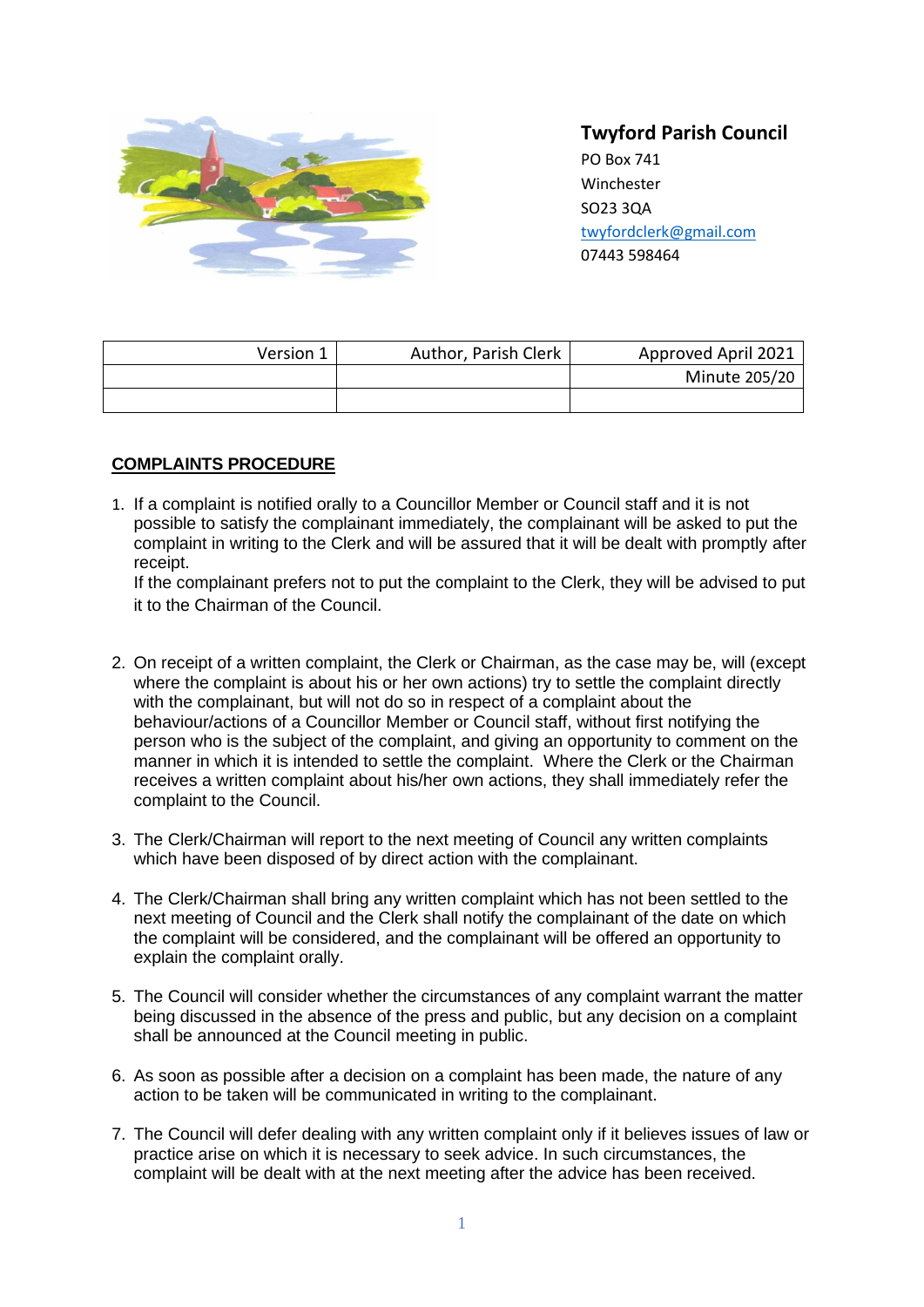- 8. If the above procedure fails to satisfy the complainant:
- a. Where the complaint concerns the alleged misconduct by a Councillor, the complainant may wish to refer the matter to the Monitoring Officer at Winchester City Council.
- b. Where the complaint concerns alleged maladministration by Staff or Members of the Council, the complainant may wish to refer the matter to the independent external auditor whose address will be provided.

## **COMPLAINTS PROCEDURE FOR USE IN COMPLAINTS AGAINST THE COUNCIL (NOT FOR COMPLAINTS ABOUT INDIVIDUALS)**

### **Before the Meeting**

- 1. The complainant should be asked to put the complaint about the council's procedures or administration in writing to the clerk or other nominated officer.
- 2. If the complainant does not wish to put the complaint to the clerk or other nominated officer, he or she should be advised to address it to the chairman of the council.
- 3. The clerk or other nominated officer shall acknowledge receipt of the complaint and advise the complainant when the matter will be considered by the council or by the committee established for the purposes of hearing complaints. The complainant should also be advised whether the complaint will be treated as confidential or whether, for example, notice of it will be given in the usual way (if, for example, the complaint is to be heard by a committee).
- 4. The complainant shall be invited to attend a meeting and to bring with them a representative if they wish.
- 5. Seven clear working days prior to the meeting, the complainant shall provide the council with copies of any documentation or other evidence relied on. The council shall provide the complainant with copies of any documentation upon which they wish to rely at the meeting and shall do so promptly, allowing the claimant the opportunity to read the material in good time for the meeting.

#### **At the Meeting**

- 6. The council shall consider whether the circumstances of the meeting warrant the exclusion of the public and the press. Any decision on a complaint shall be announced at the council meeting in public.
- 7. The chairman should introduce everyone and explain the procedure.
- 8. The complainant (or representative) should outline the grounds for complaint and, thereafter, questions may be asked by (i) the clerk or other nominated officer and then (ii), members.
- 9. The clerk or other nominated officer will have an opportunity to explain the council's position and questions may be asked by (i) the complainant and (ii), members.
- 10. The clerk or other nominated officer and then the complainant should be offered the opportunity to summarise their position.